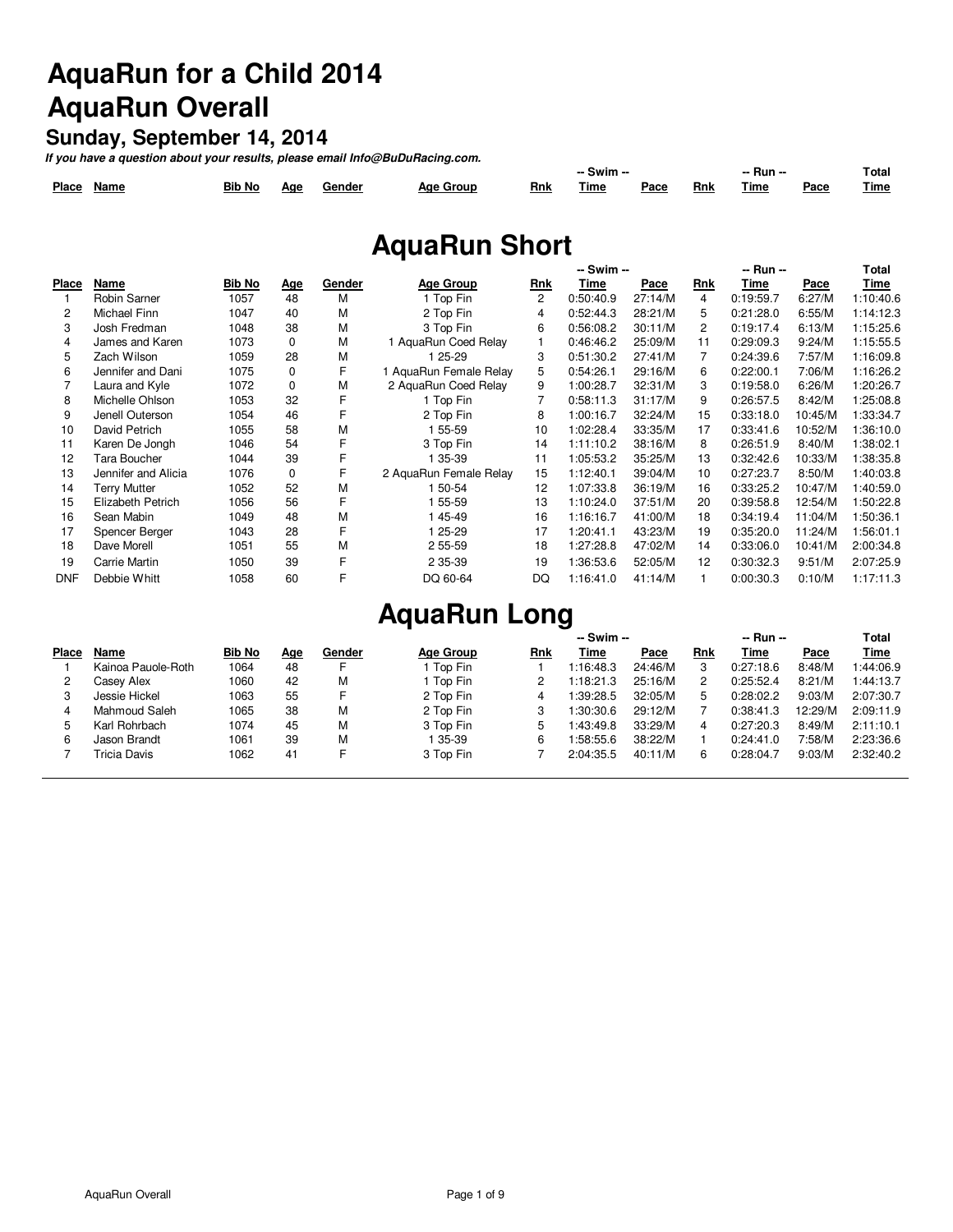# **AquaRun for a Child 2014 AquaRun Age Group Results**

# **Sunday, September 14, 2014**

**If you have a question about your results, please email Info@BuDuRacing.com.**

|              | <b>Overall</b> |      |               |     |            | -- Swim --                 |      |            | -- Run -- |      | Total       |
|--------------|----------------|------|---------------|-----|------------|----------------------------|------|------------|-----------|------|-------------|
| <b>Place</b> | <b>Place</b>   | Name | <b>Bib No</b> | Age | <b>Rnk</b> | Time                       | Pace | <b>Rnk</b> | Time      | Pace | <u>Time</u> |
|              |                |      |               |     |            | <b>AquaRun Short</b>       |      |            |           |      |             |
|              |                |      |               |     |            | <b>Female Open Winners</b> |      |            |           |      |             |
|              | Overall*       |      |               |     |            | -- Swim --                 |      |            | -- Run -- |      | Total       |
| <b>Place</b> | <b>Place</b>   | Name | <b>Bib No</b> | Age | Rnk        | Time                       | Pace | <b>Rnk</b> | Time      | Pace | Time        |

| <b>Place</b> | <b>Place</b> | Name            | <b>Bib No</b> | Aae | <b>Rnk</b> | Time      | Pace    | Rnk | Time      | Pace    | Time      |
|--------------|--------------|-----------------|---------------|-----|------------|-----------|---------|-----|-----------|---------|-----------|
|              |              | Michelle Ohlson | 1053          | 32  |            | 0:58:11.3 | 31:17/M |     | 0:26:57.5 | 8:42/M  | 1:25:08.8 |
|              |              | Jenell Outerson | 1054          | 46  |            | 1:00:16.7 | 32:24/M |     | 0:33:18.0 | 10:45/M | 1:33:34.7 |
|              |              | Karen De Jongh  | 1046          | 54  |            | 1:11:10.2 | 38:16/M |     | 0.26:51.9 | 8:40/M  | 1:38:02.1 |

## **Female 25 to 29**

|              | Overall*     |                |               |     |     | -- Swim -- |         |            | -- Run -- |         | <b>Total</b> |
|--------------|--------------|----------------|---------------|-----|-----|------------|---------|------------|-----------|---------|--------------|
| <b>Place</b> | <b>Place</b> | <b>Name</b>    | <b>Bib No</b> | Aae | Rnk | Time       | Pace    | <b>Rnk</b> | Time      | Pace    | <u>Time</u>  |
|              |              | Spencer Berger | 1043          | 28  |     | 1:20:41.1  | 43:23/M |            | 0.35:20.0 | 11:24/M | 1:56:01.1    |

### **Female 35 to 39**

| Overall*     |              |               |               |            |            | -- Swim -- |         |     | -- Run -- |         | Total       |  |
|--------------|--------------|---------------|---------------|------------|------------|------------|---------|-----|-----------|---------|-------------|--|
| <b>Place</b> | <b>Place</b> | Name          | <b>Bib No</b> | <u>Aqe</u> | <b>Rnk</b> | Time       | Pace    | Rnk | Time      | Pace    | <u>Time</u> |  |
|              |              | Tara Boucher  | 1044          | 39         |            | 1:05:53.2  | 35:25/M |     | 0:32:42.6 | 10:33/M | 1:38:35.8   |  |
|              |              | Carrie Martin | 1050          | 39         | <u>_</u>   | 1:36:53.6  | 52:05/M |     | 0:30:32.3 | 9:51/M  | 2:07:25.9   |  |

## **Female 55 to 59**

| Overall*     |              |                   |               |     |            | -- Swim -- |         |            | -- Run -- |         | Total       |
|--------------|--------------|-------------------|---------------|-----|------------|------------|---------|------------|-----------|---------|-------------|
| <b>Place</b> | <b>Place</b> | Name              | <b>Bib No</b> | Aae | <b>Rnk</b> | Time       | Pace    | <b>Rnk</b> | Time      | Pace    | <u>Time</u> |
|              |              | Elizabeth Petrich | 1056          | 56  |            | 1:10:24.0  | 37:51/M |            | 0:39:58.8 | 12:54/M | 1:50:22.8   |

### **Female 60 to 64**

| Overall*     |              |              |               |     |     | -- Swim -- |         |     | -- Run -- |        | Total       |
|--------------|--------------|--------------|---------------|-----|-----|------------|---------|-----|-----------|--------|-------------|
| <b>Place</b> | <b>Place</b> | Name         | <b>Bib No</b> | Aqe | Rnk | Time       | Pace    | Rnk | Time      | Pace   | <u>Time</u> |
| DQ           | DC           | Debbie Whitt | 1058          | 60  | DQ  | 1:16:41.0  | 41:14/M |     | 0:00:30.3 | 0:10/M | 1:17:11.3   |

### **Male Open Winners**

| Overall*     |              |                     |               |     | -- Swim -- |           |         |     | -- Run -- |        |             |
|--------------|--------------|---------------------|---------------|-----|------------|-----------|---------|-----|-----------|--------|-------------|
| <b>Place</b> | <b>Place</b> | Name                | <b>Bib No</b> | Aae | Rnk        | Time      | Pace    | Rnk | Time      | Pace   | <u>Time</u> |
|              |              | <b>Robin Sarner</b> | 1057          | 48  |            | 0:50:40.9 | 27:14/M |     | 0:19:59.7 | 6:27/M | 1:10:40.6   |
|              |              | Michael Finn        | 1047          | 40  |            | 0:52:44.3 | 28:21/M |     | 0:21:28.0 | 6:55/M | 1:14:12.3   |
|              |              | Josh Fredman        | 1048          | 38  |            | 0:56:08.2 | 30:11/M |     | 0:19:17.4 | 6:13/M | 1:15:25.6   |

### **Male 25 to 29**

| Overall*     |              |             |        | -- Swim -- |            |             |         |            |           |        | <b>Total</b> |  |
|--------------|--------------|-------------|--------|------------|------------|-------------|---------|------------|-----------|--------|--------------|--|
| <b>Place</b> | <b>Place</b> | <b>Name</b> | Bib No | Aae        | <b>Rnk</b> | <b>Time</b> | Pace    | <b>Rnk</b> | Time      | Pace   | <u>Time</u>  |  |
|              |              | Zach Wilson | '059   | 28         |            | 0:51:30.2   | 27:41/M |            | 0:24:39.6 | 7:57/M | 1:16:09.8    |  |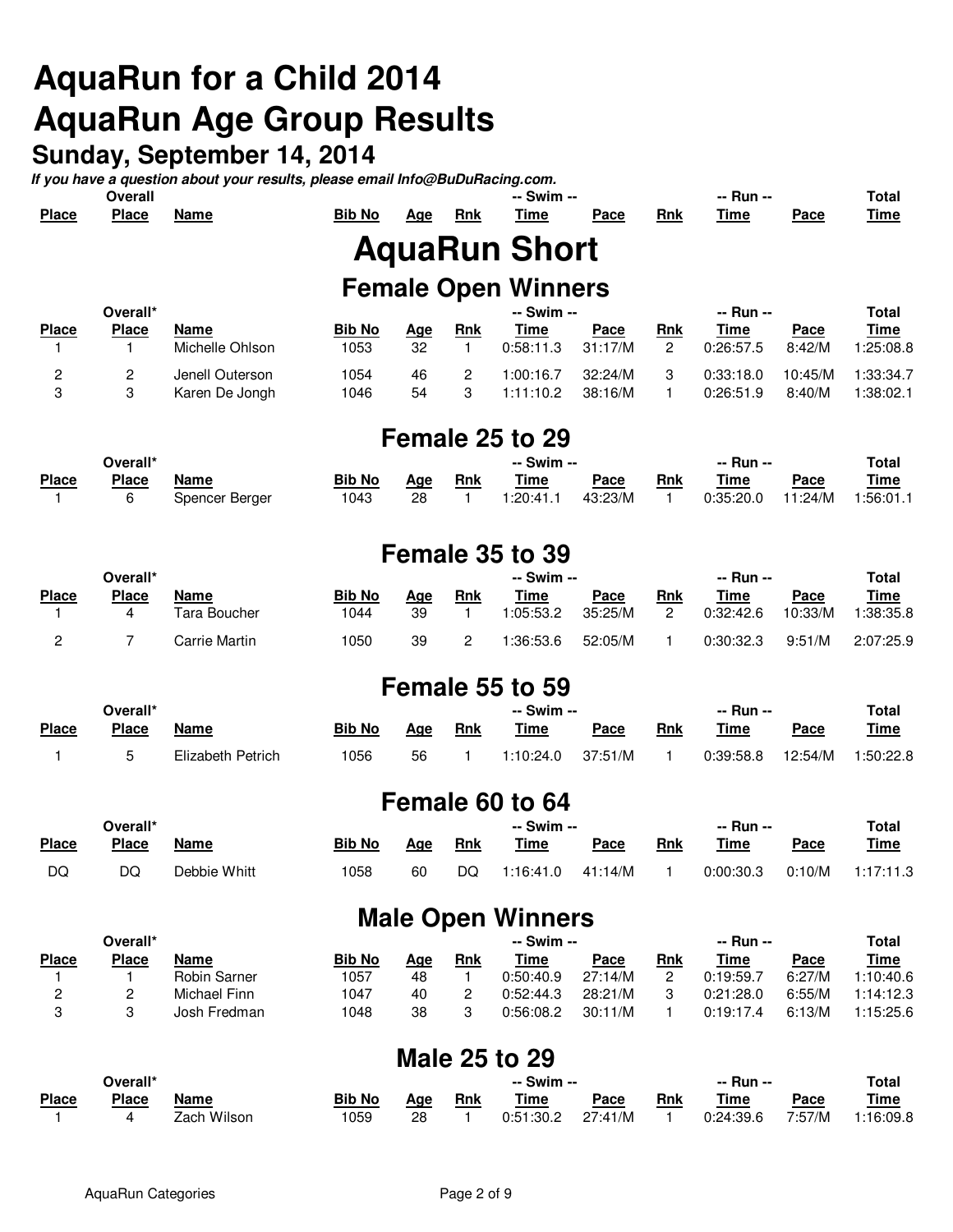|  |  | If you have a question about your results, please email Info@BuDuRacing.com. |  |
|--|--|------------------------------------------------------------------------------|--|
|  |  |                                                                              |  |

|              | Overall      | ----- -             | -- Swim --    |            |            |                      |             | -- Run --  |             |             | <b>Total</b> |
|--------------|--------------|---------------------|---------------|------------|------------|----------------------|-------------|------------|-------------|-------------|--------------|
| <b>Place</b> | <b>Place</b> | Name                | <b>Bib No</b> | <u>Age</u> | <b>Rnk</b> | Time                 | <u>Pace</u> | <b>Rnk</b> | <u>Time</u> | Pace        | <u>Time</u>  |
|              |              |                     |               |            |            | <b>Male 45 to 49</b> |             |            |             |             |              |
|              | Overall*     |                     |               |            |            | -- Swim --           |             |            | -- Run --   |             | <b>Total</b> |
| <b>Place</b> | <b>Place</b> | Name                | <b>Bib No</b> | <u>Age</u> | <b>Rnk</b> | Time                 | Pace        | <b>Rnk</b> | Time        | Pace        | Time         |
|              | 7            | Sean Mabin          | 1049          | 48         |            | 1:16:16.7            | 41:00/M     |            | 0:34:19.4   | 11:04/M     | 1:50:36.1    |
|              |              |                     |               |            |            |                      |             |            |             |             |              |
|              |              |                     |               |            |            | <b>Male 50 to 54</b> |             |            |             |             |              |
|              | Overall*     |                     |               |            |            | -- Swim --           |             |            | -- Run --   |             | <b>Total</b> |
| <b>Place</b> | <b>Place</b> | Name                | <b>Bib No</b> | <u>Age</u> | <b>Rnk</b> | Time                 | Pace        | <b>Rnk</b> | Time        | <u>Pace</u> | <u>Time</u>  |
|              | 6            | <b>Terry Mutter</b> | 1052          | 52         |            | 1:07:33.8            | 36:19/M     |            | 0:33:25.2   | 10:47/M     | 1:40:59.0    |
|              |              |                     |               |            |            |                      |             |            |             |             |              |
|              |              |                     |               | . .        |            | -^                   |             |            |             |             |              |

#### **Male 55 to 59**

| Overall*     |              |               |               |     |            | -- Swim -- |         |     | -- Run -- |         |           |
|--------------|--------------|---------------|---------------|-----|------------|------------|---------|-----|-----------|---------|-----------|
| <b>Place</b> | <b>Place</b> | Name          | <b>Bib No</b> | Aqe | <b>Rnk</b> | Time       | Pace    | Rnk | Time      | Pace    | Time      |
|              |              | David Petrich | 1055          | 58  |            | 1:02:28.4  | 33:35/M |     | 0:33:41.6 | 10:52/M | 1:36:10.0 |
|              |              | Dave Morell   | 1051          | 55  |            | 1:27:28.8  | 47:02/M |     | 0:33:06.0 | 10:41/M | 2:00:34.8 |

# **AquaRun Short Relay**

# **AquaRun Female Relay**

| Overall*     |              |                     |               | -- Swim -- |            |           |         |     | -- Run -- |        |           |  |
|--------------|--------------|---------------------|---------------|------------|------------|-----------|---------|-----|-----------|--------|-----------|--|
| <b>Place</b> | <b>Place</b> | Name                | <b>Bib No</b> | Aqe        | <b>Rnk</b> | Time      | Pace    | Rnk | Time      | Pace   | Time      |  |
|              |              | Jennifer and Dani   | 1075          |            |            | 0:54:26.1 | 29:16/M |     | 0:22:00.  | 7:06/M | 1:16:26.2 |  |
|              |              | Jennifer and Alicia | 1076          |            |            | 1:12:40.1 | 39:04/M |     | 0:27:23.  | 8:50/M | 1:40:03.8 |  |

# **AquaRun Co-Ed Short Relay**

## **AquaRun Coed Relay**

| Overall*     |       |                 |               |     |     |           | -- Swim -- |            |           | -- Run -- |             |
|--------------|-------|-----------------|---------------|-----|-----|-----------|------------|------------|-----------|-----------|-------------|
| <b>Place</b> | Place | <b>Name</b>     | <b>Bib No</b> | Aae | Rnk | Time      | Pace       | <b>Rnk</b> | Time      | Pace      | <b>Time</b> |
|              |       | James and Karen | 1073          |     |     | 0:46:46.2 | 25:09/M    |            | 0:29:09.3 | 9:24/M    | 1:15:55.5   |
|              |       | Laura and Kyle  | 1072          |     |     | 1:00:28.7 | 32:31/M    |            | 0:19:58.0 | 6:26/M    | 1:20:26.7   |

# **AquaRun Long Female Open Winners**

| Overall*     |              |                    |               |     |     | -- Swim -- |         | -- Run -- |           |        | Total     |
|--------------|--------------|--------------------|---------------|-----|-----|------------|---------|-----------|-----------|--------|-----------|
| <b>Place</b> | <b>Place</b> | Name               | <b>Bib No</b> | Aae | Rnk | Time       | Pace    | Rnk       | Time      | Pace   | Time      |
|              |              | Kainoa Pauole-Roth | 1064          | 48  |     | 1:16:48.3  | 24:46/M |           | 0:27:18.6 | 8:48/M | 1:44:06.9 |
|              |              | Jessie Hickel      | 1063          | 55  |     | 1:39:28.5  | 32:05/M |           | 0:28:02.2 | 9:03/M | 2:07:30.7 |
|              |              | Tricia Davis       | 1062          | 41  |     | 2:04:35.5  | 40:11/M |           | 0:28:04.  | 9:03/M | 2:32:40.2 |

# **Male Open Winners**

| Overall*     |              |               |               |     |            | -- Swim -- |         |     | Total     |         |             |
|--------------|--------------|---------------|---------------|-----|------------|------------|---------|-----|-----------|---------|-------------|
| <b>Place</b> | <b>Place</b> | Name          | <b>Bib No</b> | Aae | <u>Rnk</u> | Time       | Pace    | Rnk | Time      | Pace    | <u>Time</u> |
|              |              | Casev Alex    | 1060          | 42  |            | 1:18:21.3  | 25:16/M |     | 0:25:52.4 | 8:21/M  | 1:44:13.7   |
|              |              | Mahmoud Saleh | 1065          | 38  |            | 1:30:30.6  | 29:12/M |     | 0:38:41.3 | 12:29/M | 2:09:11.9   |
|              |              | Karl Rohrbach | 1074          | 45  |            | 1:43:49.8  | 33:29/M |     | 0:27:20.3 | 8:49/M  | 2:11:10.1   |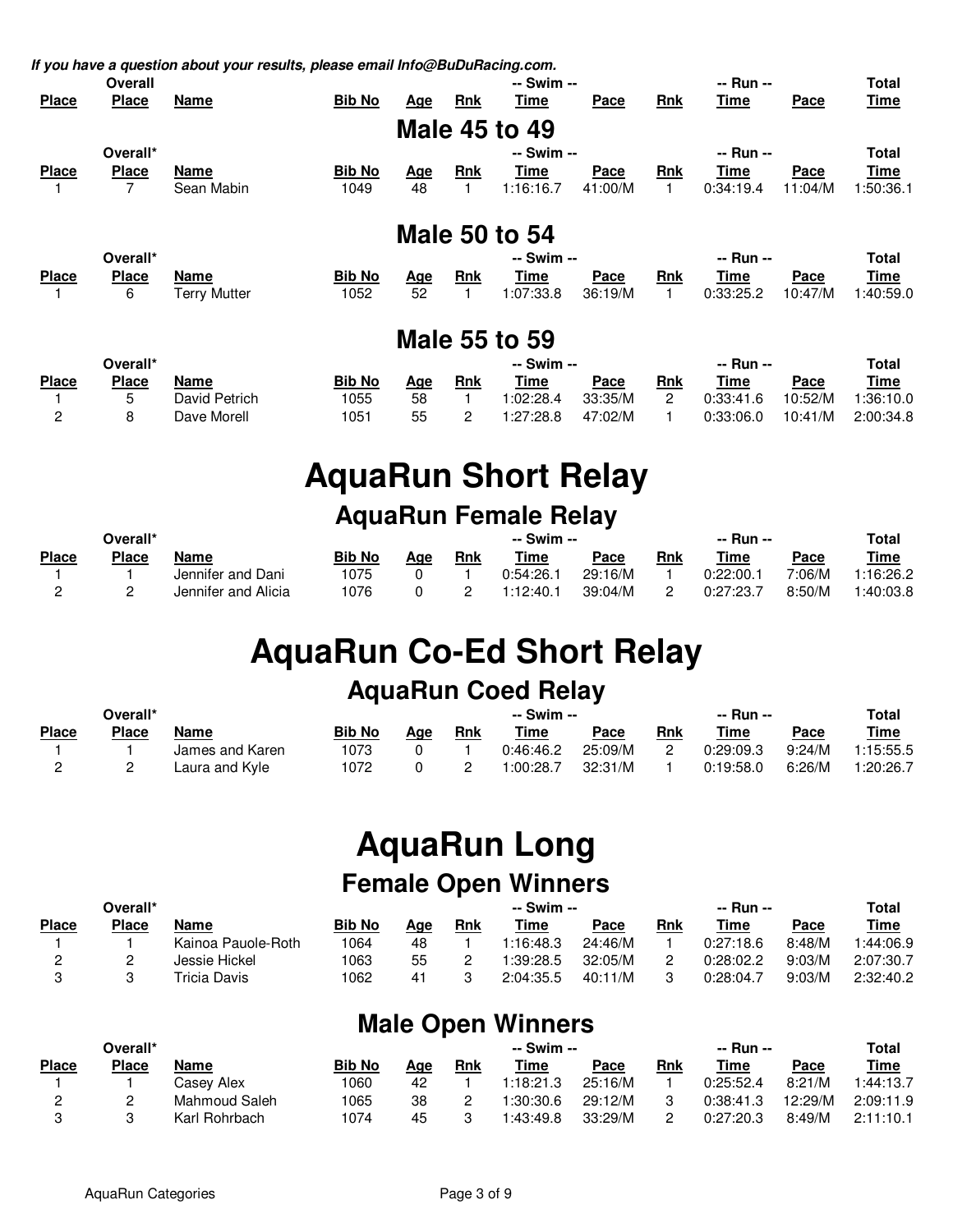|              |                | If you have a question about your results, please email Info@BuDuRacing.com. |               |     |            |                      |         |            |             |             |             |
|--------------|----------------|------------------------------------------------------------------------------|---------------|-----|------------|----------------------|---------|------------|-------------|-------------|-------------|
|              | <b>Overall</b> |                                                                              |               |     |            | -- Swim --           |         | -- Run --  |             |             | Total       |
| <b>Place</b> | <b>Place</b>   | Name                                                                         | <b>Bib No</b> | Age | <b>Rnk</b> | <u>Time</u>          | Pace    | <b>Rnk</b> | <b>Time</b> | <u>Pace</u> | <u>Time</u> |
|              |                |                                                                              |               |     |            | <b>Male 35 to 39</b> |         |            |             |             |             |
|              | Overall*       |                                                                              |               |     |            | -- Swim --           |         |            | -- Run --   |             | Total       |
| <b>Place</b> | <b>Place</b>   | Name                                                                         | <b>Bib No</b> | Age | <b>Rnk</b> | Time                 | Pace    | <b>Rnk</b> | Time        | <b>Pace</b> | <b>Time</b> |
|              | 4              | Jason Brandt                                                                 | 1061          | 39  |            | 1:58:55.6            | 38:22/M |            | 0:24:41.0   | 7:58/M      | 2:23:36.6   |
|              |                |                                                                              |               |     |            |                      |         |            |             |             |             |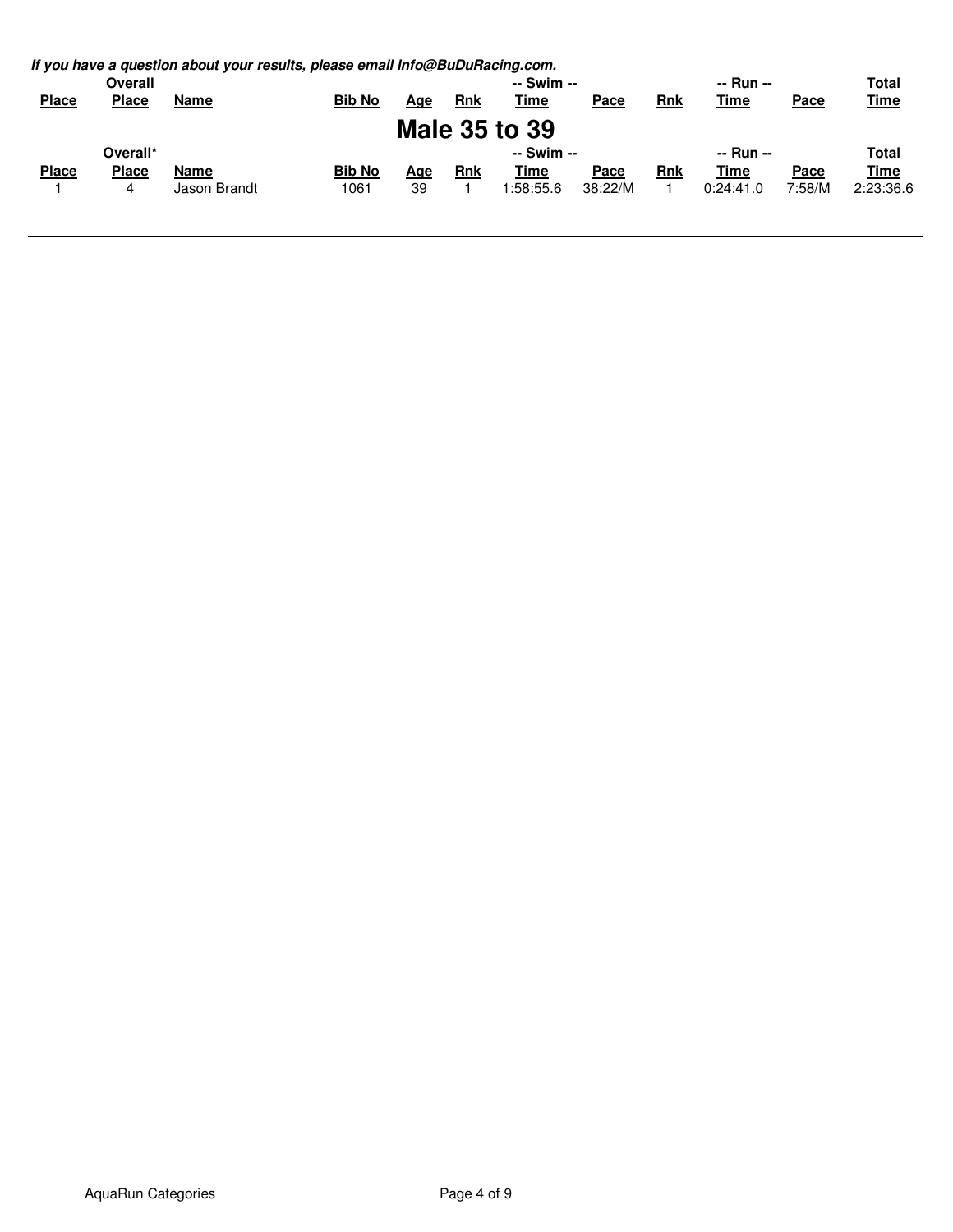# **AquaRun for a Child 2014 Swim Only Overall Results**

#### **Sunday, September 14, 2014**

**If you have a question about your results, please email Info@BuDuRacing.com.**

**Results By BuDu Racing, LLC**

| <b>Place</b>   | <u>Name</u>             | <u>City</u>        | <b>Bib No</b>  | <u>Age</u> | <b>Gender</b> | <b>Age Group</b> | <b>Total Time</b> | <u>Pace</u> |
|----------------|-------------------------|--------------------|----------------|------------|---------------|------------------|-------------------|-------------|
|                |                         |                    | <b>3K Swim</b> |            |               |                  |                   |             |
| <b>Place</b>   | <b>Name</b>             | City               | <b>Bib No</b>  | <u>Age</u> | <b>Gender</b> | <b>Age Group</b> | <b>Total Time</b> | <b>Pace</b> |
|                | Chad Hagedorn           | Tacoma             | 1009           | 42         | M             | 1 Top Fin        | 0:44:54.3         | 24:08/M     |
| $\overline{2}$ | James Littlefield       | Seattle            | 1010           | 54         | M             | 2 Top Fin        | 0:46:45.8         | 25:08/M     |
| 3              | Wendy VanDeSompele      | Vashon             | 1017           | 48         | F             | 1 Top Fin        | 0:49:31.6         | 26:37/M     |
| 4              | <b>Patrick Carlisle</b> | Tacoma             | 1002           | 28         | M             | 3 Top Fin        | 0:51:06.9         | 27:28/M     |
| 5              | Rochelle Watson         | Tacoma             | 1018           | 21         | F             | 2 Top Fin        | 0:51:12.6         | 27:32/M     |
| 6              | <b>Brian Gerrity</b>    | Half Moon Bay      | 1007           | 20         | M             | 1 18 24          | 0:51:27.7         | 27:40/M     |
| 7              | Katy Smith              | Tacoma             | 1016           | 33         | F             | 3 Top Fin        | 0:54:08.9         | 29:06/M     |
| 8              | John Connaly            | Tacoma             | 1078           | 58         | M             | 1 55-59          | 1:04:21.0         | 34:36/M     |
| 9              | Larissa Ferber          | Tacoma             | 1006           | 26         | F             | 1 25-29          | 1:07:38.7         | 36:22/M     |
| 10             | Heidi Skrzypek          | Vashon             | 1015           | 45         | F             | 145-49           | 1:07:58.5         | 36:32/M     |
| 11             | <b>Julie Montiel</b>    | Auburn             | 1013           | 44         | F             | 1 40 44          | 1:09:29.5         | 37:21/M     |
| 12             | Carol Grisso            | Tacoma             | 1008           | 70         | F             | 170-99           | 1:09:47.8         | 37:31/M     |
| 13             | Clydia Cuykendall       | Olympia            | 1003           | 65         | F             | 1 65-69          | 1:11:37.8         | 38:30/M     |
| 14             | Diana McCandless        | Olympia            | 1012           | 44         | F             | 2 40 44          | 1:11:41.4         | 38:32/M     |
| 15             | Dave Davison            | Lakewood           | 1004           | 53         | M             | 1 50 54          | 1:11:45.2         | 38:35/M     |
| 16             | Pat Duggan              | Federal Way        | 1005           | 61         | F             | 1 60 64          | 1:14:18.7         | 39:57/M     |
| 17             | Eva Wulff               | <b>Bonney Lake</b> | 1019           | 47         | F             | 2 45 49          | 1:31:24.0         | 49:08/M     |
| 18             | Michelle Barr           | Seattle            | 1001           | 31         | F             | 1 30-34          | 1:34:03.1         | 50:34/M     |
| 19             | Lauren .Jacobson        | Portland           | 1027           | 27         | F             | 2 25 - 29        | 1:35:22.5         | 51:16/M     |
| 20             | <b>Stewart Putnam</b>   | Vashon             | 1014           | 46         | М             | 1 45-49          | 2:10:31.8         | 70:10/M     |

|              | <b>5K Swim</b>        |                |               |            |               |                  |                   |             |  |  |  |
|--------------|-----------------------|----------------|---------------|------------|---------------|------------------|-------------------|-------------|--|--|--|
| <b>Place</b> | <b>Name</b>           | <b>City</b>    | <b>Bib No</b> | <u>Age</u> | <b>Gender</b> | <b>Age Group</b> | <b>Total Time</b> | <u>Pace</u> |  |  |  |
| 1            | <b>Bob Schlemmer</b>  | Seattle        | 1035          | 54         | M             | 1 Top Fin        | 1:12:49.5         | 23:29/M     |  |  |  |
| 2            | Daniel Smith          | Auburn         | 1037          | 51         | M             | 2 Top Fin        | 1:17:55.5         | 25:08/M     |  |  |  |
| 3            | Eric Dolven           | <b>Bothell</b> | 1022          | 46         | M             | 3 Top Fin        | 1:22:46.7         | 26:42/M     |  |  |  |
| 4            | <b>Aaron Miller</b>   | Woodinville    | 1031          | 31         | M             | 1 30-34          | 1:23:37.4         | 26:58/M     |  |  |  |
| 5            | Stephen Freeborn      | Federal Way    | 1025          | 59         | M             | 1 55-59          | 1:24:01.8         | 27:06/M     |  |  |  |
| 6            | Mike Mitchell         | Laguna Niguel  | 1032          | 58         | M             | 2 55-59          | 1:25:31.1         | 27:35/M     |  |  |  |
| 7            | Lyset Cadena          | Seattle        | 1020          | 32         | F             | 1 Top Fin        | 1:26:04.6         | 27:46/M     |  |  |  |
| 8            | Patty Swedberg        | Kent           | 1038          | 49         | F             | 2 Top Fin        | 1:29:41.9         | 28:56/M     |  |  |  |
| 9            | Meghan Meinerz        | Seattle        | 1030          | 29         | F             | 3 Top Fin        | 1:34:22.8         | 30:26/M     |  |  |  |
| 10           | Susan Marrs           | Des Moines     | 1028          | 48         | F             | 1 45 49          | 1:39:08.7         | 31:59/M     |  |  |  |
| 11           | Kelly Richards        | Spokane        | 1034          | 45         | F             | 245-49           | 1:43:13.3         | 33:18/M     |  |  |  |
| 12           | Karen Wolf            | Seattle        | 1042          | 58         | F             | 1 55-59          | 1:45:56.3         | 34:10/M     |  |  |  |
| 13           | Joshua Fishkin        | Renton         | 1024          | 53         | M             | 1 50-54          | 1:51:11.7         | 35:52/M     |  |  |  |
| 14           | <b>Scott Matthews</b> | Auburn         | 1029          | 52         | M             | 2 50-54          | 1:51:58.6         | 36:07/M     |  |  |  |
| 15           | Jeff Taylor           | Tacoma         | 1039          | 50         | M             | 3 50 54          | 1:52:33.6         | 36:18/M     |  |  |  |
| 16           | <b>Tony Phillippi</b> | Tacoma         | 1033          | 53         | M             | 4 50 54          | 1:56:14.2         | 37:30/M     |  |  |  |
| 17           | Jeffrey Crombie       | Seattle        | 1021          | 52         | M             | 5 50-54          | 1:59:14.9         | 38:28/M     |  |  |  |
| 18           | Mark Henderson        | Kirkland       | 1026          | 58         | M             | 3 55-59          | 2:16:36.6         | 44:04/M     |  |  |  |
| 19           | Jessica Secrist       | Fife           | 1036          | 31         | F             | 1 30-34          | 2:20:36.5         | 45:21/M     |  |  |  |
| 20           | Patricia Taylor       | Roswell        | 1040          | 53         | F             | 1 50-54          | 2:22:44.8         | 46:03/M     |  |  |  |
| 21           | Jill Wilson           | Kent           | 1041          | 54         | F             | 2 50 54          | 2:33:17.8         | 49:27/M     |  |  |  |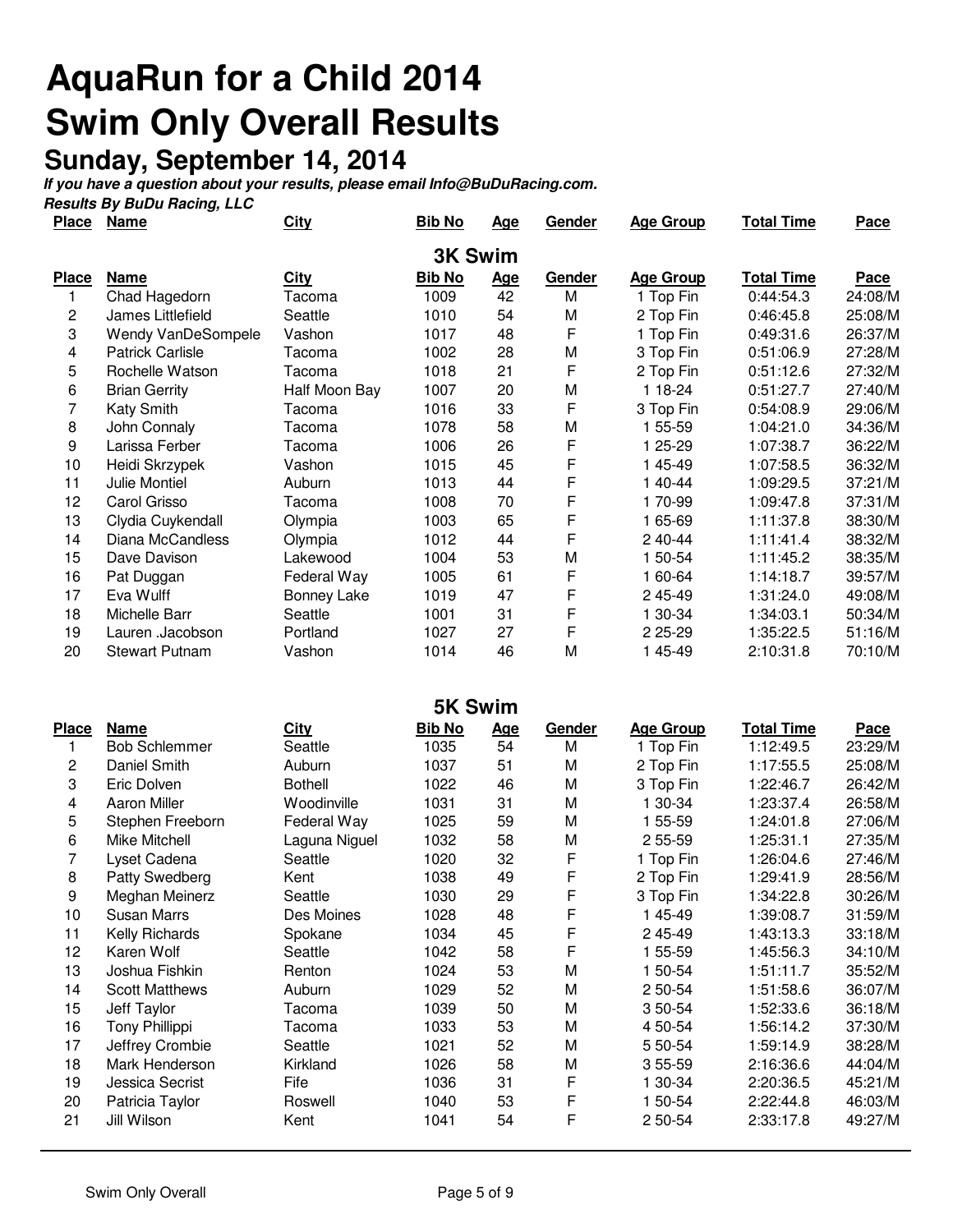# **AquaRun for a Child 2014 Swim Only Age Group Results**

# **Sunday, September 14, 2014**

|                  | Place Name                           | <b>City</b>      | <b>Bib No</b>              | Age        | <b>Overall</b>      | <b>Total Time</b>      | Pace               |
|------------------|--------------------------------------|------------------|----------------------------|------------|---------------------|------------------------|--------------------|
|                  |                                      |                  | <b>3K Swim</b>             |            |                     |                        |                    |
|                  |                                      |                  | <b>Female Open Winners</b> |            |                     |                        |                    |
| <b>Place</b>     | <b>Name</b>                          | <b>City</b>      | <b>Bib No</b>              | <u>Age</u> | <b>Overall</b>      | <b>Total Time</b>      | <b>Pace</b>        |
| 1                | Wendy VanDeSompele                   | Vashon           | 1017                       | 48         | 1                   | 0:49:31.6              | 26:37/M            |
| $\mathbf 2$<br>3 | Rochelle Watson<br><b>Katy Smith</b> | Tacoma<br>Tacoma | 1018<br>1016               | 21<br>33   | $\overline{c}$<br>3 | 0:51:12.6<br>0:54:08.9 | 27:32/M<br>29:06/M |
|                  |                                      |                  |                            |            |                     |                        |                    |
|                  |                                      |                  | Female 25 to 29            |            |                     |                        |                    |
| <b>Place</b>     | <b>Name</b>                          | <b>City</b>      | <b>Bib No</b>              | <u>Age</u> | <b>Overall</b>      | <b>Total Time</b>      | <b>Pace</b>        |
| 1                | Larissa Ferber                       | Tacoma           | 1006                       | 26         | 4                   | 1:07:38.7              | 36:22/M            |
| $\overline{c}$   | Lauren .Jacobson                     | Portland         | 1027                       | 27         | 13                  | 1:35:22.5              | 51:16/M            |
|                  |                                      |                  | Female 30 to 34            |            |                     |                        |                    |
| <b>Place</b>     | <b>Name</b>                          | <b>City</b>      | <b>Bib No</b>              | <b>Age</b> | <b>Overall</b>      | <b>Total Time</b>      | <b>Pace</b>        |
| 1                | Michelle Barr                        | Seattle          | 1001                       | 31         | 12                  | 1:34:03.1              | 50:34/M            |
|                  |                                      |                  | Female 40 to 44            |            |                     |                        |                    |
| <b>Place</b>     | <b>Name</b>                          | <b>City</b>      | <b>Bib No</b>              | <u>Age</u> | <b>Overall</b>      | <b>Total Time</b>      | <b>Pace</b>        |
| 1                | <b>Julie Montiel</b>                 | Auburn           | 1013                       | 44         | 6                   | 1:09:29.5              | 37:21/M            |
| $\overline{c}$   | Diana McCandless                     | Olympia          | 1012                       | 44         | 9                   | 1:11:41.4              | 38:32/M            |
|                  |                                      |                  | Female 45 to 49            |            |                     |                        |                    |
| <b>Place</b>     | <b>Name</b>                          | City             | <b>Bib No</b>              | <b>Age</b> | <b>Overall</b>      | <b>Total Time</b>      | Pace               |
| 1                | Heidi Skrzypek                       | Vashon           | 1015                       | 45         | 5                   | 1:07:58.5              | 36:32/M            |
| $\overline{2}$   | Eva Wulff                            | Bonney Lake      | 1019                       | 47         | 11                  | 1:31:24.0              | 49:08/M            |
|                  |                                      |                  | Female 60 to 64            |            |                     |                        |                    |
| <b>Place</b>     | <b>Name</b>                          | City             | <b>Bib No</b>              | Age        | <b>Overall</b>      | <b>Total Time</b>      | Pace               |
| 1                | Pat Duggan                           | Federal Way      |                            | 1005 61    | 10                  | 1:14:18.7              | 39:57/M            |
|                  |                                      |                  | Female 65 to 69            |            |                     |                        |                    |
| <u>Place</u>     | <b>Name</b>                          | <b>City</b>      | <b>Bib No</b>              | <u>Age</u> | <b>Overall</b>      | <b>Total Time</b>      | <b>Pace</b>        |
| 1.               | Clydia Cuykendall                    | Olympia          | 1003                       | 65         | 8                   | 1:11:37.8              | 38:30/M            |
|                  |                                      |                  | <b>Female 70 and Over</b>  |            |                     |                        |                    |
|                  | Place Name                           | <b>City</b>      | <b>Bib No</b>              | <u>Age</u> | <b>Overall</b>      | <b>Total Time</b>      | <b>Pace</b>        |
|                  | Carol Grisso                         | Tacoma           | 1008                       | 70         | $\overline{7}$      | 1:09:47.8              | 37:31/M            |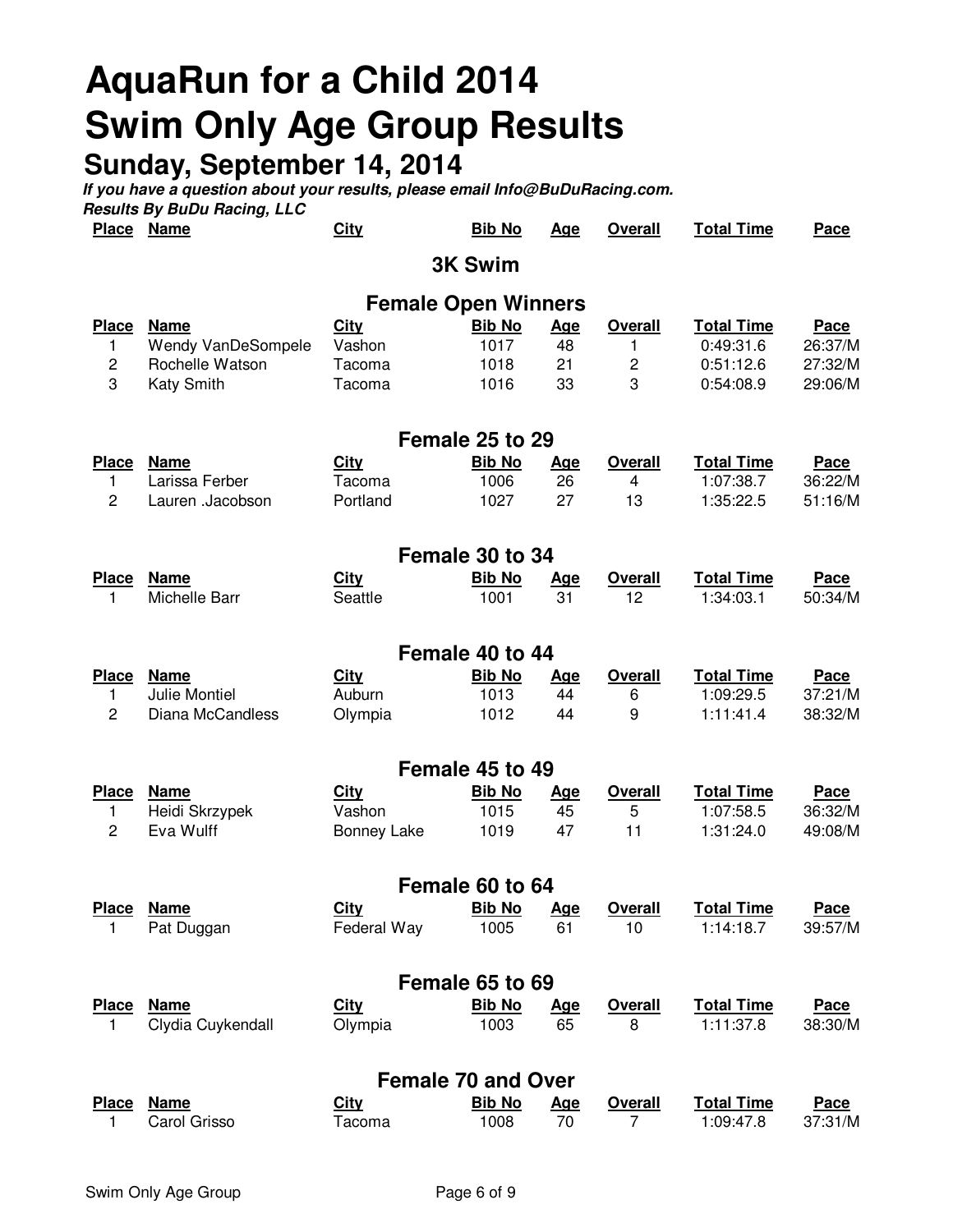| <b>Place</b>            | <b>Name</b>             | <b>City</b>   | <b>Bib No</b>                         | <u>Age</u>       | <b>Overall</b> | <b>Total Time</b> | <u>Pace</u> |
|-------------------------|-------------------------|---------------|---------------------------------------|------------------|----------------|-------------------|-------------|
|                         |                         |               | <b>Male Open Winners</b>              |                  |                |                   |             |
| <b>Place</b>            | <b>Name</b>             | <b>City</b>   | <b>Bib No</b>                         | <u>Age</u>       | <b>Overall</b> | <b>Total Time</b> | <b>Pace</b> |
| 1                       | Chad Hagedorn           | Tacoma        | 1009                                  | 42               | 1              | 0:44:54.3         | 24:08/M     |
| $\overline{\mathbf{c}}$ | James Littlefield       | Seattle       | 1010                                  | 54               | $\overline{c}$ | 0:46:45.8         | 25:08/M     |
| 3                       | <b>Patrick Carlisle</b> | Tacoma        | 1002                                  | 28               | 3              | 0:51:06.9         | 27:28/M     |
|                         |                         |               |                                       |                  |                |                   |             |
| <b>Place</b>            | <b>Name</b>             | <b>City</b>   | <b>Male 18 to 24</b><br><b>Bib No</b> | <u>Age</u>       | <b>Overall</b> | <b>Total Time</b> | <b>Pace</b> |
| 1                       | <b>Brian Gerrity</b>    | Half Moon Bay | 1007                                  | 20               | 4              | 0:51:27.7         | 27:40/M     |
|                         |                         |               |                                       |                  |                |                   |             |
| <b>Place</b>            | <b>Name</b>             | <b>City</b>   | <b>Male 45 to 49</b><br><b>Bib No</b> | <u>Age</u>       | <b>Overall</b> | <b>Total Time</b> | <b>Pace</b> |
| 1                       | <b>Stewart Putnam</b>   | Vashon        | 1014                                  | 46               | 7              | 2:10:31.8         | 70:10/M     |
|                         |                         |               |                                       |                  |                |                   |             |
| <b>Place</b>            | <b>Name</b>             | <b>City</b>   | <b>Male 50 to 54</b><br><b>Bib No</b> |                  | <b>Overall</b> | <b>Total Time</b> | Pace        |
| 1                       | Dave Davison            | Lakewood      | 1004                                  | <u>Age</u><br>53 | 6              | 1:11:45.2         | 38:35/M     |
|                         |                         |               |                                       |                  |                |                   |             |
|                         |                         |               | Male 55 to 59                         |                  |                |                   |             |
| <b>Place</b>            | <b>Name</b>             | <b>City</b>   | <b>Bib No</b>                         | <u>Age</u><br>58 | <b>Overall</b> | <b>Total Time</b> | <b>Pace</b> |
| 1                       | John Connaly            | Tacoma        | 1078                                  |                  | 5              | 1:04:21.0         | 34:36/M     |
|                         |                         |               | <b>5K Swim</b>                        |                  |                |                   |             |
|                         |                         |               | <b>Female Open Winners</b>            |                  |                |                   |             |
| <b>Place</b>            | <b>Name</b>             | <b>City</b>   | <b>Bib No</b>                         | <u>Age</u>       | <b>Overall</b> | <b>Total Time</b> | <b>Pace</b> |
| 1                       | Lyset Cadena            | Seattle       | 1020                                  | 32               | 1              | 1:26:04.6         | 27:46/M     |
| $\overline{c}$          | <b>Patty Swedberg</b>   | Kent          | 1038                                  | 49               | 2              | 1:29:41.9         | 28:56/M     |
| 3                       | Meghan Meinerz          | Seattle       | 1030                                  | 29               | 3              | 1:34:22.8         | 30:26/M     |
|                         |                         |               | Female 30 to 34                       |                  |                |                   |             |
| <b>Place</b>            | <b>Name</b>             | <b>City</b>   | <b>Bib No</b>                         | <u>Age</u>       | <b>Overall</b> | <b>Total Time</b> | <b>Pace</b> |
| 1                       | Jessica Secrist         | Fife          | 1036                                  | 31               | 7              | 2:20:36.5         | 45:21/M     |
|                         |                         |               | Female 45 to 49                       |                  |                |                   |             |
| <b>Place</b>            | <b>Name</b>             | <b>City</b>   | <b>Bib No</b>                         | <u>Age</u>       | <b>Overall</b> | <b>Total Time</b> | Pace        |
| 1                       | <b>Susan Marrs</b>      | Des Moines    | 1028                                  | 48               | 4              | 1:39:08.7         | 31:59/M     |
| $\overline{c}$          | Kelly Richards          | Spokane       | 1034                                  | 45               | 5              | 1:43:13.3         | 33:18/M     |
|                         |                         |               | Female 50 to 54                       |                  |                |                   |             |
| <b>Place</b>            | <b>Name</b>             | <b>City</b>   | <b>Bib No</b>                         | <u>Age</u>       | <b>Overall</b> | <b>Total Time</b> | Pace        |
| 1                       | Patricia Taylor         | Roswell       | 1040                                  | 53               | 8              | 2:22:44.8         | 46:03/M     |
| 2                       | Jill Wilson             | Kent          | 1041                                  | 54               | 9              | 2:33:17.8         | 49:27/M     |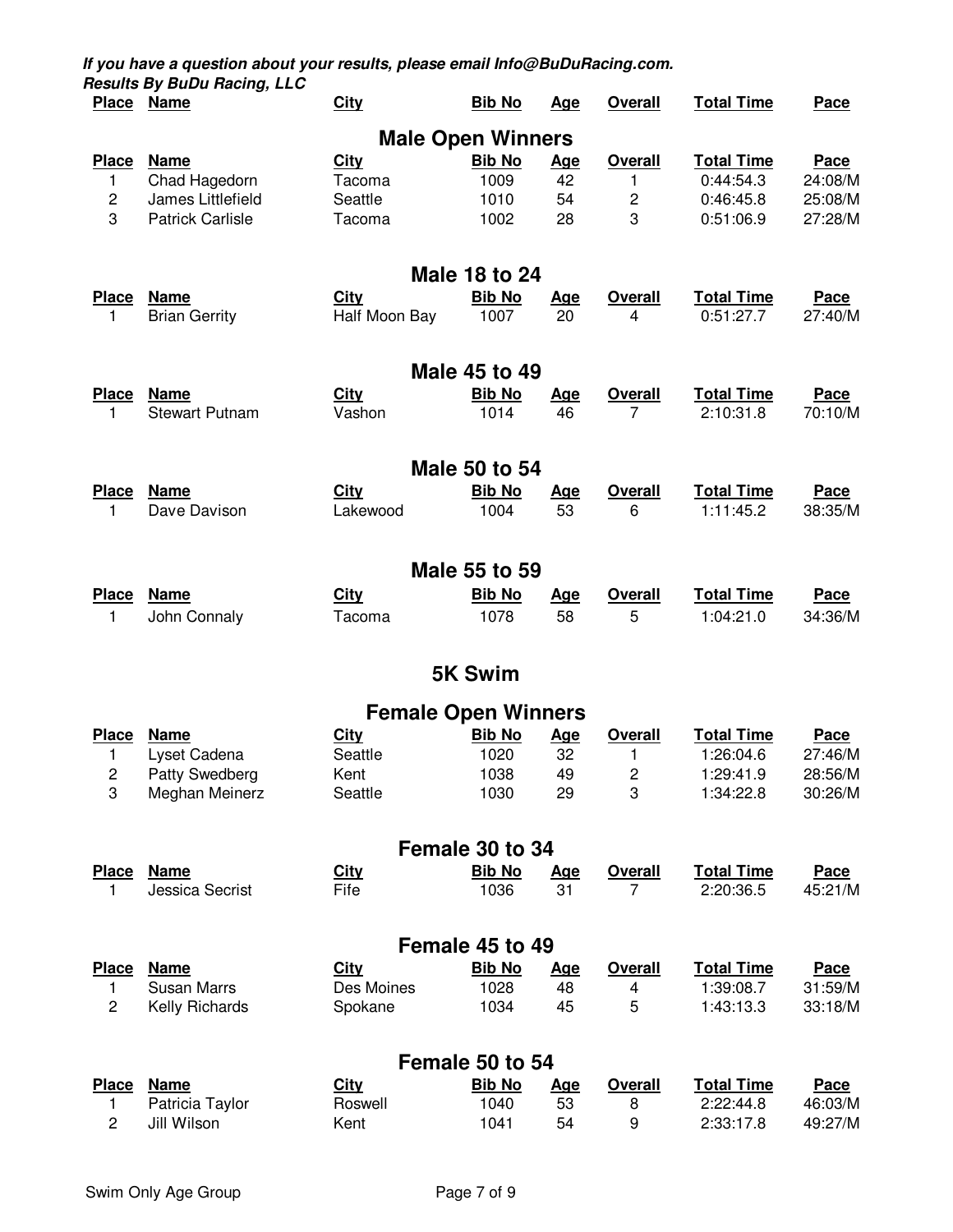|                | Place Name            | <b>City</b>              | <b>Bib No</b>        | <b>Age</b> | <b>Overall</b>   | <b>Total Time</b> | Pace        |
|----------------|-----------------------|--------------------------|----------------------|------------|------------------|-------------------|-------------|
|                |                       |                          | Female 55 to 59      |            |                  |                   |             |
| <b>Place</b>   | <b>Name</b>           | <b>City</b>              | <b>Bib No</b>        | <u>Age</u> | <b>Overall</b>   | <b>Total Time</b> | <b>Pace</b> |
| 1              | Karen Wolf            | Seattle                  | 1042                 | 58         | 6                | 1:45:56.3         | 34:10/M     |
|                |                       | <b>Male Open Winners</b> |                      |            |                  |                   |             |
| <b>Place</b>   | <b>Name</b>           | <b>City</b>              | <b>Bib No</b>        | <u>Age</u> | <b>Overall</b>   | <b>Total Time</b> | Pace        |
| 1              | <b>Bob Schlemmer</b>  | Seattle                  | 1035                 | 54         | 1                | 1:12:49.5         | 23:29/M     |
| $\overline{c}$ | Daniel Smith          | Auburn                   | 1037                 | 51         | $\overline{c}$   | 1:17:55.5         | 25:08/M     |
| 3              | Eric Dolven           | <b>Bothell</b>           | 1022                 | 46         | 3                | 1:22:46.7         | 26:42/M     |
|                |                       |                          | <b>Male 30 to 34</b> |            |                  |                   |             |
| <b>Place</b>   | <b>Name</b>           | <b>City</b>              | <b>Bib No</b>        | <u>Age</u> | <b>Overall</b>   | <b>Total Time</b> | Pace        |
| 1              | <b>Aaron Miller</b>   | Woodinville              | 1031                 | 31         | 4                | 1:23:37.4         | 26:58/M     |
|                |                       |                          | <b>Male 50 to 54</b> |            |                  |                   |             |
| <b>Place</b>   | <b>Name</b>           | <b>City</b>              | <b>Bib No</b>        | <u>Age</u> | <b>Overall</b>   | <b>Total Time</b> | Pace        |
| 1              | Joshua Fishkin        | Renton                   | 1024                 | 53         | 7                | 1:51:11.7         | 35:52/M     |
| 2              | <b>Scott Matthews</b> | Auburn                   | 1029                 | 52         | 8                | 1:51:58.6         | 36:07/M     |
| 3              | Jeff Taylor           | Tacoma                   | 1039                 | 50         | $\boldsymbol{9}$ | 1:52:33.6         | 36:18/M     |
| 4              | Tony Phillippi        | Tacoma                   | 1033                 | 53         | 10               | 1:56:14.2         | 37:30/M     |
| 5              | Jeffrey Crombie       | Seattle                  | 1021                 | 52         | 11               | 1:59:14.9         | 38:28/M     |
|                |                       |                          | <b>Male 55 to 59</b> |            |                  |                   |             |
| <b>Place</b>   | <b>Name</b>           | <b>City</b>              | <b>Bib No</b>        | <u>Age</u> | <b>Overall</b>   | <b>Total Time</b> | Pace        |
| 1              | Stephen Freeborn      | Federal Way              | 1025                 | 59         | 5                | 1:24:01.8         | 27:06/M     |
| $\overline{c}$ | <b>Mike Mitchell</b>  | Laguna Niguel            | 1032                 | 58         | 6                | 1:25:31.1         | 27:35/M     |
| 3              | Mark Henderson        | Kirkland                 | 1026                 | 58         | 12               | 2:16:36.6         | 44:04/M     |
|                |                       |                          |                      |            |                  |                   |             |